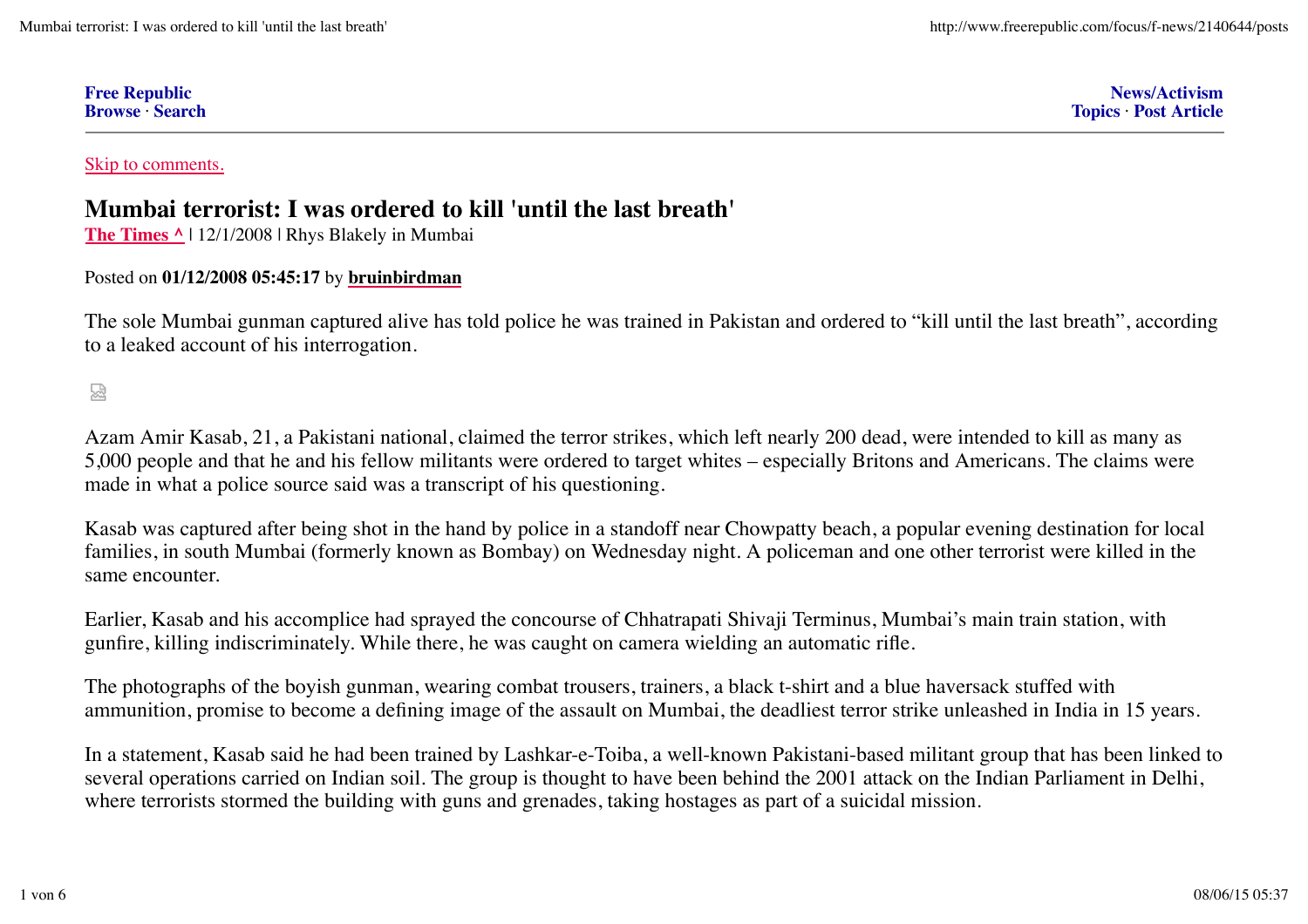The statement said: "I was trained by militants of the Lashkar-e-Tayiba in Pakistan for three months and asked to cause maximum casualties in Mumbai." . . .

*(Excerpt) Read more at timesonline.co.uk ...*

**TOPICS:** Crime/Corruption; Culture/Society; Foreign Affairs; News/Current Events **KEYWORDS:** azam; india; mohammedanism; mumbai

**1** posted on **01/12/2008 05:45:18** by **bruinbirdman** [ **Post Reply** | **Private Reply** | **View Replies**]

To: **bruinbirdman**

Ordered by Allah, such a nice religion.

**2** posted on **01/12/2008 05:49:57** by **Islaminaction** [ **Post Reply** | **Private Reply** | **To 1** | **View Replies**]

To: **bruinbirdman**

Islam is worse than any plague in human history.

**3** posted on **01/12/2008 05:51:52** by **rdl6989** [ **Post Reply** | **Private Reply** | **To 1** | **View Replies**]

## To: **bruinbirdman**

*Kasab was captured after being shot in the hand by police in a standoff near Chowpatty beach*

Poor shot by the police.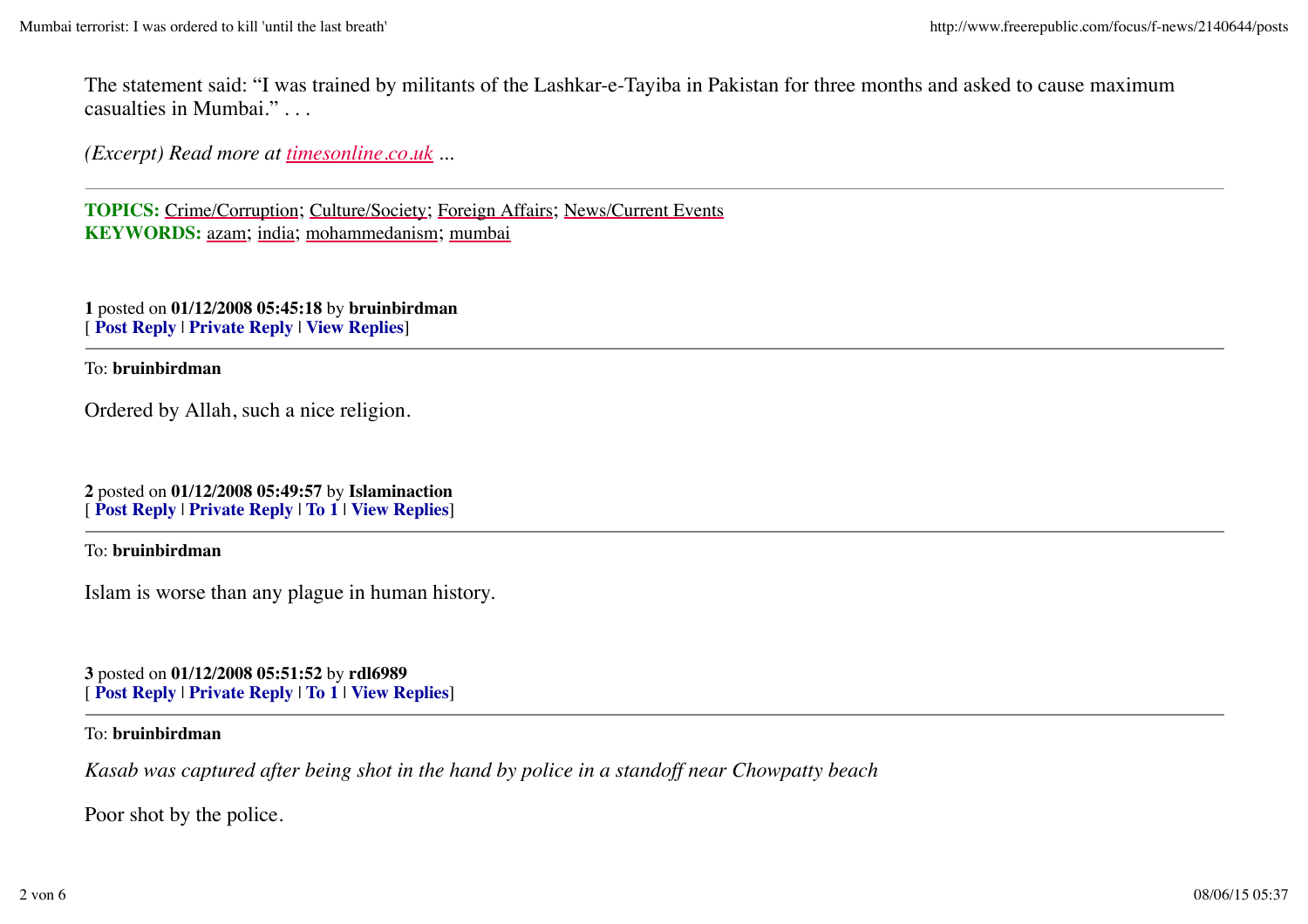**4** posted on **01/12/2008 05:52:27** by **mlocher** (USA is a sovereign nation) [ **Post Reply** | **Private Reply** | **To 1** | **View Replies**]

To: **bruinbirdman**

Related threads:

**'I was told to kill to my last breath':**

**'I was told to kill to my last breath': Captured terrorist's account of Mumbai ...**

**''I was told to kill to my last breath'': Captured terrorist**

鹙

**5** posted on **01/12/2008 05:53:31** by **Incorrigible** (If I lead, follow me; If I pause, push me; If I retreat, kill me.) [ **Post Reply** | **Private Reply** | **To 1** | **View Replies**]

## To: **bruinbirdman**

*It is possible, however, that Kasab, who was being held in Mumbai's Lamington Road police station, could be administered a "truth serum" -- sodium pentothal -- another method used widely in India but banned in most democracies.*

Is it banned in the United States?

**6** posted on **01/12/2008 05:53:34** by **Tai\_Chung** [ **Post Reply** | **Private Reply** | **To 1** | **View Replies**]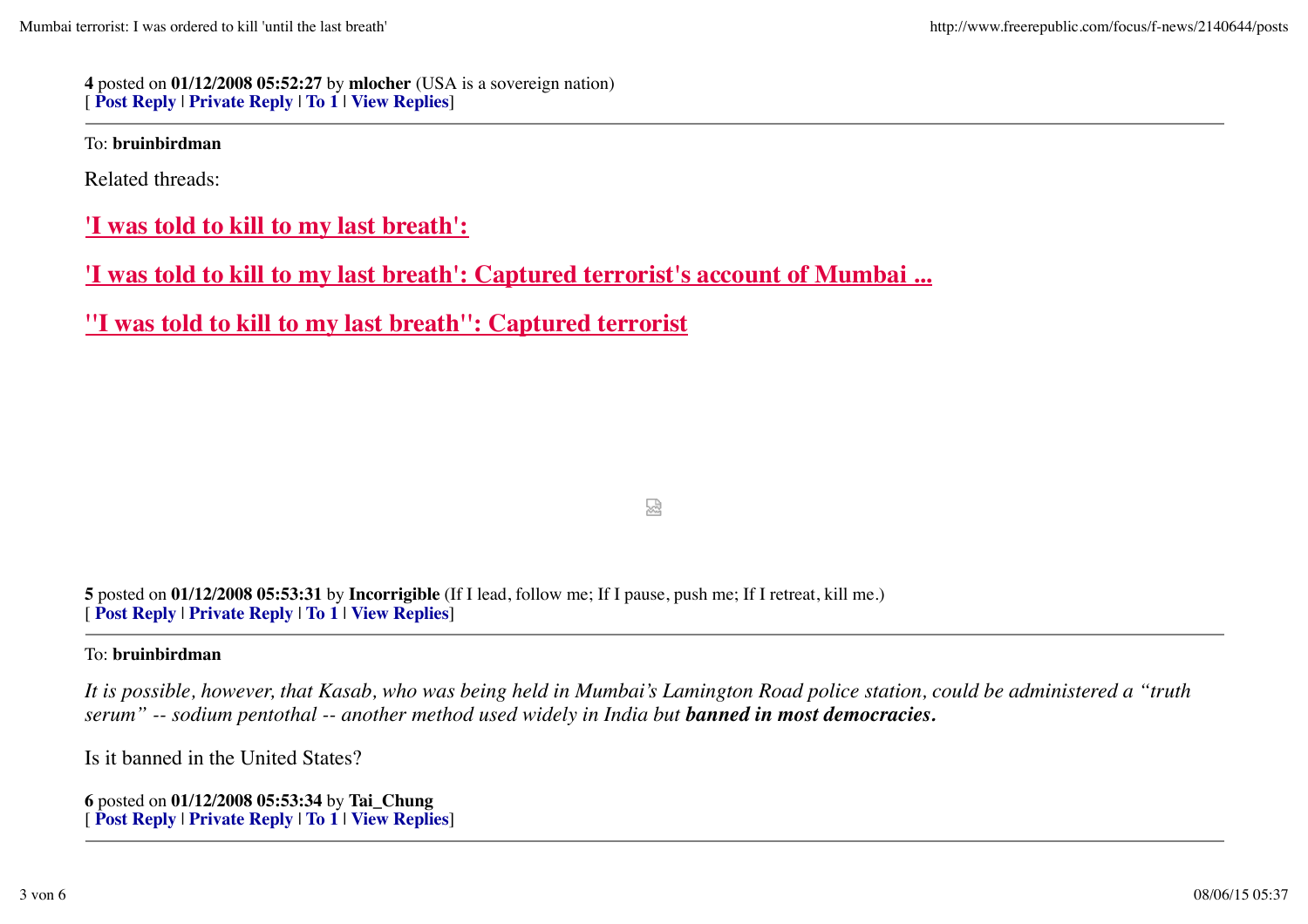## To: **bruinbirdman**

I wonder how trustworthy this report is...considering it discusses the number of "bullets" each was issued for his "AK-57" and "automatic revolver."

**7** posted on **01/12/2008 05:55:06** by **Gondring** (Paul Revere would have been flamed as a naysayer troll and told to go back to Boston.) [ **Post Reply** | **Private Reply** | **To 1** | **View Replies**]

#### To: **rdl6989**

Correction: Islam **is** the worst plague in human history.

**8** posted on **01/12/2008 05:56:58** by **coloradan** (The US has become a banana republic, except without the bananas - or the republic.) [ **Post Reply** | **Private Reply** | **To 3** | **View Replies**]

#### To: **bruinbirdman**

...interesting differences in reporting from the London Times.

We were trained by Pak Navy: Captured terrorist http://www.freerepublic.com/focus/f-news/2140543/posts

**9** posted on **01/12/2008 06:01:53** by **familyop** (cbt. engr. (cbt), NG, '89-'96, Duncan Hunter or no-vote, http://falconparty.com/) [ **Post Reply** | **Private Reply** | **To 1** | **View Replies**]

## To: **Tai\_Chung**

I've heard that the lawyers don't want it; but don't know if that is for the criminals or their attorneys.

## $\sqrt{s}$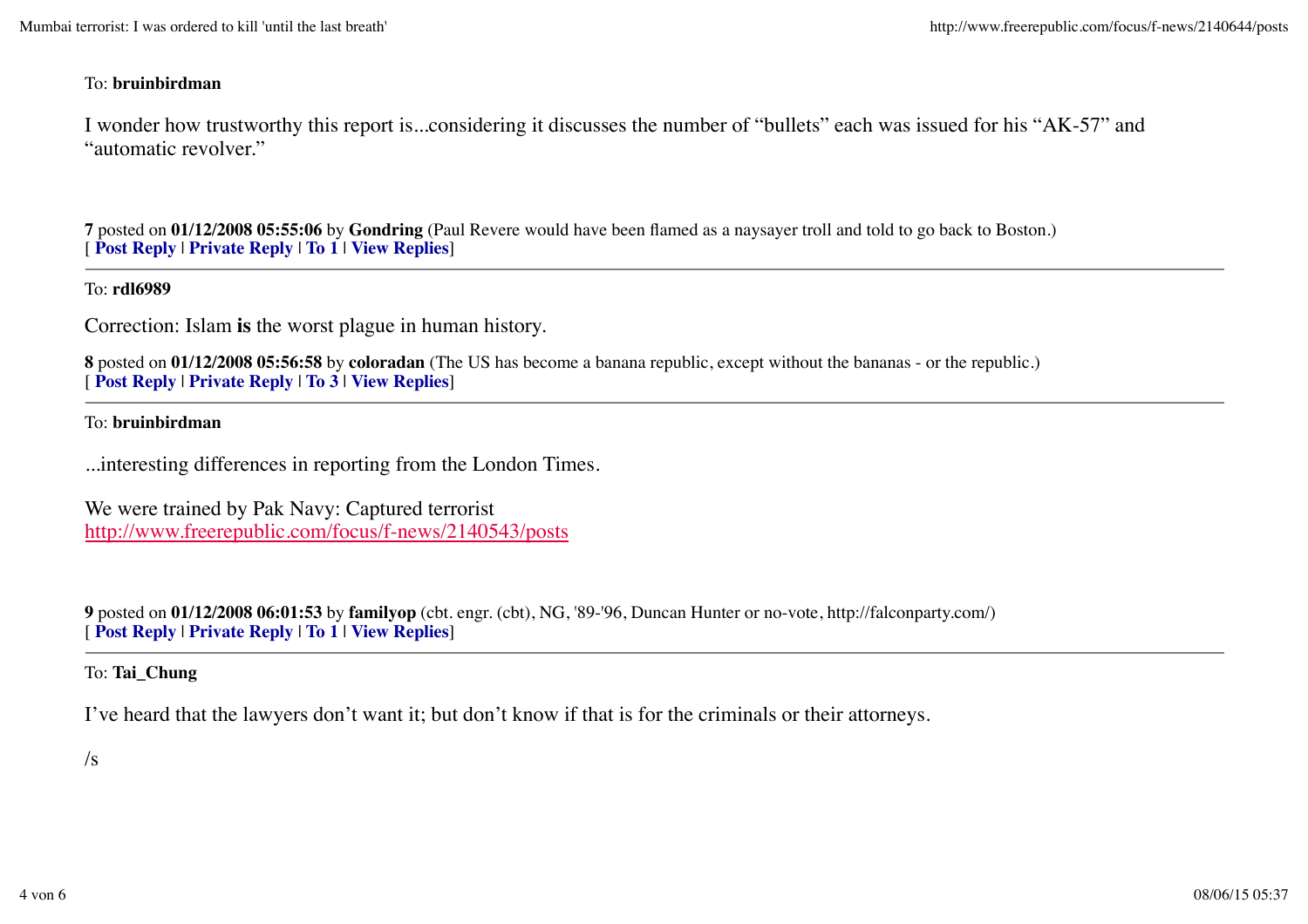**10** posted on **01/12/2008 06:05:02** by **Loud Mime** (We're not hateful. We respect traditional marriage - which our opponents HATE) [ **Post Reply** | **Private Reply** | **To 6** | **View Replies**]

## To: **Tai\_Chung**

The Left is concerned about terrorists being tortured in Guantanamo. But its silent when terrorists massacre large numbers of innocent people. I don't understand why they think the human equivalent of the ebola virus deserve to be treated with kid gloves. What's needed is the iron fist!

"Show me just what Mohammed brought that was new, and there you will find things only evil and inhuman, such as his command to spread by the sword the faith he preached." - Manuel II Palelologus

**11** posted on **01/12/2008 06:26:49** by **goldstategop** (In Memory Of A Dearly Beloved Friend Who Lives In My Heart Forever) [ **Post Reply** | **Private Reply** | **To 6** | **View Replies**]

#### To: **familyop**

*"...interesting differences in reporting from the London Times."*

Perhaps India Times has a different agenda?

Some English papers have reported the Mumbai terrorists were trained in UK.

## yitbos

**12** posted on **01/12/2008 06:32:56** by **bruinbirdman** ("Those who control language control minds.") [ **Post Reply** | **Private Reply** | **To 9** | **View Replies**]

#### To: **bruinbirdman**

## Ruh Roh!

This is NOT good.

BOHICA Pakistan!